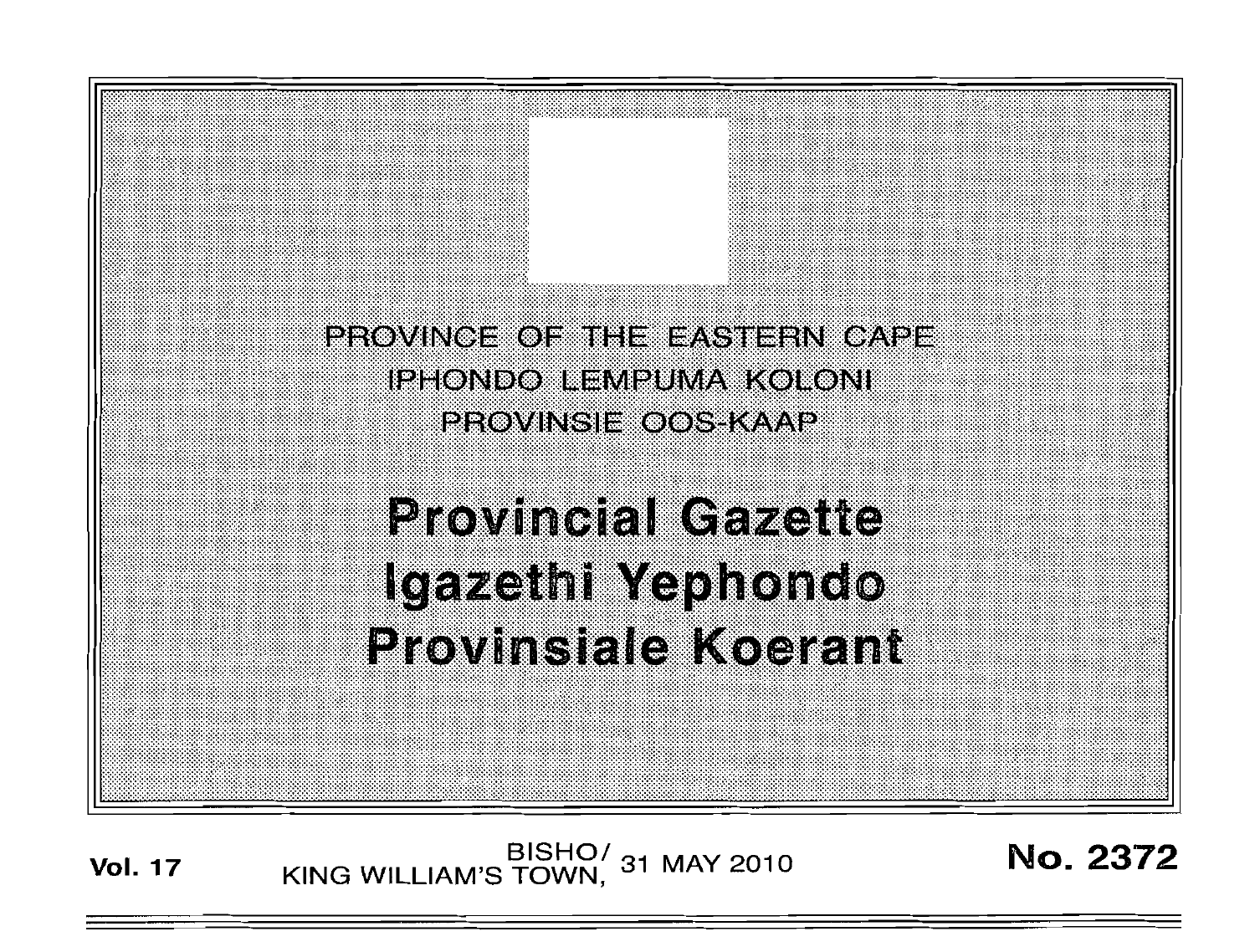#### **IMPORTANT NOTICE**

**The Government Printing Works will not be held responsible for faxed documents not received due to errors on the fax machine or faxes received which are unclear or incomplete. Please be advised that an "OK" slip, received from a fax machine, will not be accepted as proof that documents were received by the GPW for printing. If documents are faxed to the GPW it will be the sender's responsibility to phone and confirm that the documents were received in good order.** 

**Furthermore the Government Printing Works will also not be held responsible for cancellations and**  amendments which have not been done on original documents received from clients.

# **CONTENTS • INHOUD**

المستخدم المستخدم المستخدم المستخدم المستخدم المستخدم المستخدم المستخدم المستخدم المستخدم المستخدم المستخدم ال<br>المستخدم المستخدم المستخدم المستخدم المستخدم المستخدم المستخدم المستخدم المستخدم المستخدم المستخدم المستخدم ال **GENERAL NOTICES**  184 Removal of Restrictions Act (84/1967): Nelson Mandela Bay Municipality: Removal of title conditions: Erf 2712, Newton Park ................................................................................................................................................................. . Wet op Opheffing van Beperkings (84/1967); Nelson Mandelabaai Munisipaliteit: Opheffing van titelvoorwaardes: Erf 2712, Newtonpark .................................................................................................................................................. .. 185 do.: do.: Removal of conditions: Erf 102, Summerstrand ............................................................................................. . 186 do.: do.: do.: Erf 84, Summerstrand ............................................................................................................................ .. 187 Ordinance No. 33 of 1934: Notification of approved township: Idutywa Extension 6 ................................................... . 188 Buffalo City Municipality: Rezoning: Erven 913 and 914, Unit 1, Mdantsane ............................................................. .. No. No. 3 3 3 4 4 4 2372 2372 2372 2372 2372 2372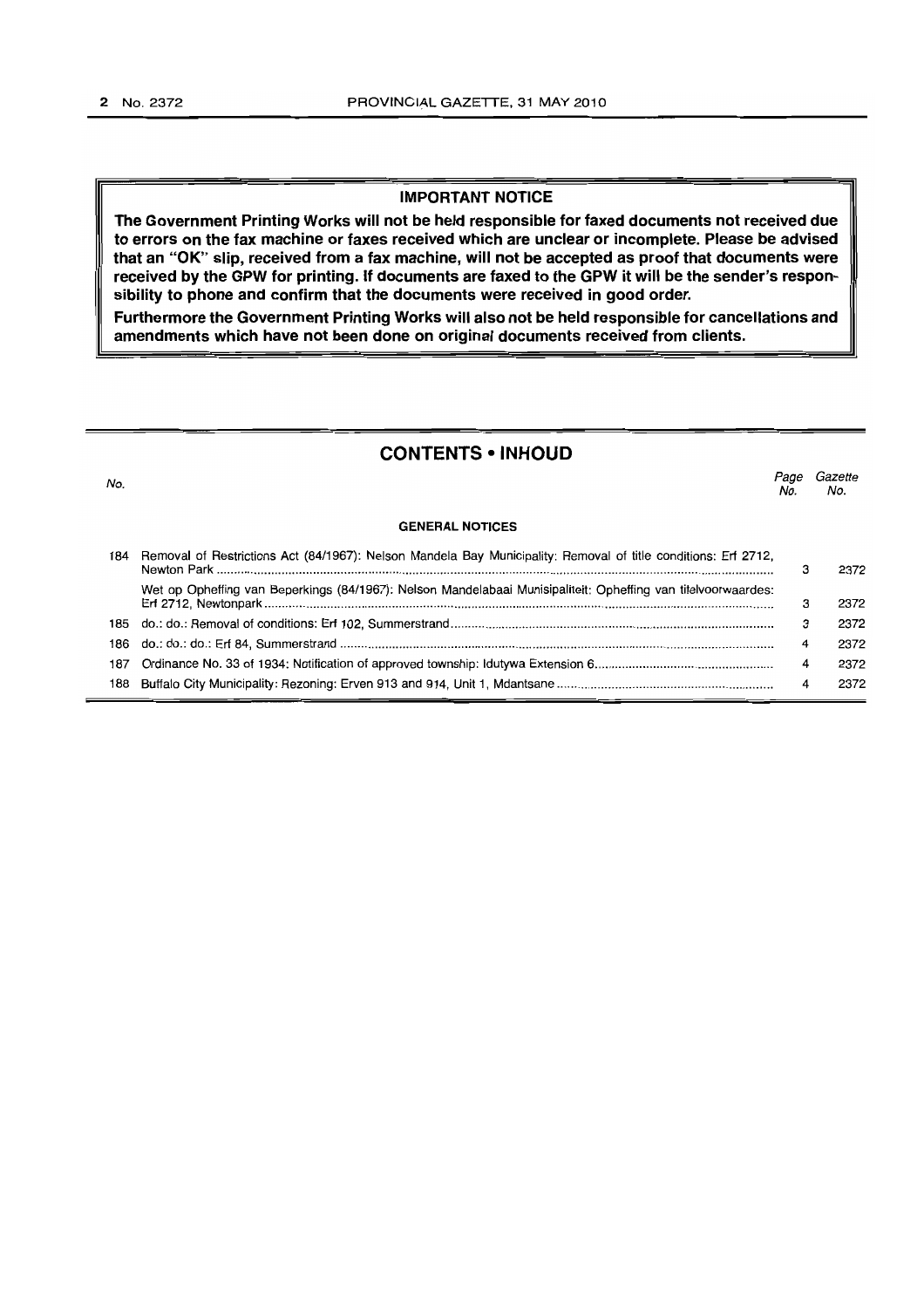# **GENERAL NOTICES**

# No. 184

#### NELSON MANDELA BAY MUNICIPALITY

REMOVAL OF RESTRICTIONS ACT. 1967 (ACT 84 OF 1967)

# ERF 2712, NEWTON PARK (14A SHIRLEY STREET) (CF17f02712) (02130135) (LM)

Notice is given in terms of section 3 (6) of the above Act that the undermentioned application has been received and is open for inspection at Room 4178. Fourth Floor. Office for Housing and Local Government: Eastern Cape. Thyamzashe Building. Civic Square. Bisho. and at the office of the Nelson Mandela Bay Municipality. Second Floor. Brister House, Govan Mbeki Avenue, Port Elizabeth.

Any objections, with full reasons therefore. should be lodged in writing with the Municipal Manager. POBox 116. Port Elizabeth. 6000. on or before 21 June 2010, quoting the above Act and the objector's erf number.

Applicant: Illona Verwey Attorneys on behalf of the Trustees for the time being of the Blu-Bli Property and Investments Trust.

Nature of application: Removal of title conditions applicable to Erf 2712, Newton Park, to permit the property to be rezoned from Residential 1 to Business 3 purposes.

Ref. 120-21 May 2010.

#### E. NTOBA, Acting Municipal Manager

#### NELSON MANDELABAAI MUNISIPALITEIT

**- .** 

WET OP OPHEFFING VAN BEPERKINGS, 1967 (WET 84 VAN 1967)

#### ERF 2712, NEWTON PARK (SHIRLEYSTRAAT 14A) (CF17/02712) (02130135) (LM)

Kennis word gegee kragtens artikel 3 (6) van bogemelde Wet dat onderstaande aansoek ontvang is en ter insae Ie by Kamer 4178, Vierde Verdieping, Kantoor vir Behuising en Plaaslike Regering: Oos-Kaap, Tyamzashe-gebou, Civic Square, Bisho, en in die kantoor van die Nelson Mandelabaai Munisipaliteit, Tweede Verdieping, Brister House, Govan Mbekilaan. Port Elizabeth.

Enige besware. volledig gemotiveer. moet nie later nie as 21 Junie 2010 skriftelik by die Munisipale Bestuurder. Posbus 116. Port Elizabeth, 6000. ingedien word. met vermelding van bogenoemde Wet en die beswaarmaker se erfnommer.

Aansoeker: Illona Verwey Prokureurs namens die voorlopige Trustees van die Blu-Bli Property and Investments Trust.

Aard van aansoek: Die opheffing van die titelvoorwaardes van toepassing op Erf 2712. Newton Park. ten einde die eiendom van Woondoeleindes 1 tot Besigheidsdoeleindes 3 te hersoneer.

Verw. 120-21 Mei 2010.

#### E. NTOBA, Waarnemende Munisipale Bestuurder

# No. 185

# DEPARTMENT OF LOCAL GOVERNMENT & TRADITIONAL AFFAIRS (EASTERN CAPE PROVINCE)

#### NELSON MANDELA BAY MUNICIPALITY

REMOVAL OF RESTRICTIONS ACT, 1967

#### ERF 102, SUMMERSTRAND, PORT ELIZABETH

Under section 2 (1) of the Removal of Restrictions Act, 1967 (Act 84 of 1967). as amended. and on application by the owner of Erf 102. Summerstrand, Port Elizabeth, conditions C (i) (a) (b) (c) and (d) in Deed of Transfer No. T81901 of 2006 are hereby removed.